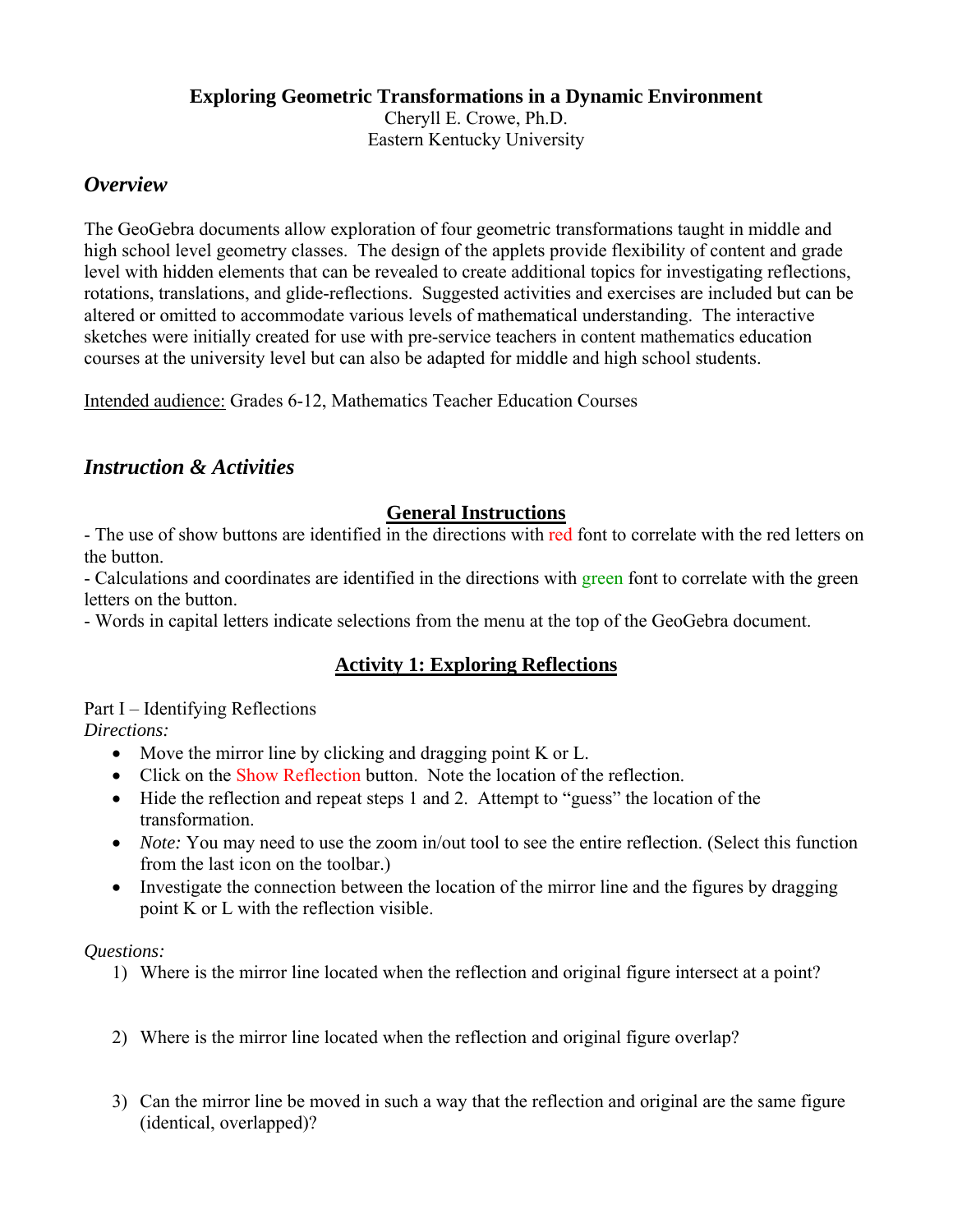### Part II – Mirror Lines & Distance

*Directions:* 

- Click on the Preimage to Mirror and Image to Mirror buttons.
- Drag point K or L and observe the changes for distance measurement.

#### *Questions:*

- 1) What do you notice about the distance from the mirror line to reflection and the mirror line to the original figure?
- 2) Why do you think this relationship exists? Provide a thorough explanation.

#### Part III – Reflections & Coordinate Geometry *Directions:*

- Select AXES from the VIEW menu.
- Click on the Preimage Coordinates and Image Coordinates buttons.
- Drag points K and L in order to make the reflection line on the **y-axis**.
- Observe changes in the coordinates; answer questions #1 and #2 below.
- Drag points K and L in order to make the reflection line on the **x-axis**.
- Observe changes in the coordinates; answer questions #3 and #4 below.

*Questions:* 

1) State the connection between the x and y coordinates for the preimage and reflection when the reflection line is the **y-axis**.

| <b>Preimage</b> | lmage |
|-----------------|-------|
|                 |       |

- 2) What conjecture(s) can you make regarding the coordinates of a figure reflected over the **y-axis**?
- 3) State the connection between the x and y coordinates for the preimage figure and reflection when the reflection line is the **x-axis**.

| Preimage | lmaga |
|----------|-------|
|          |       |

4) What conjecture(s) can you make regarding coordinates of a figure reflected over the **x-axis**?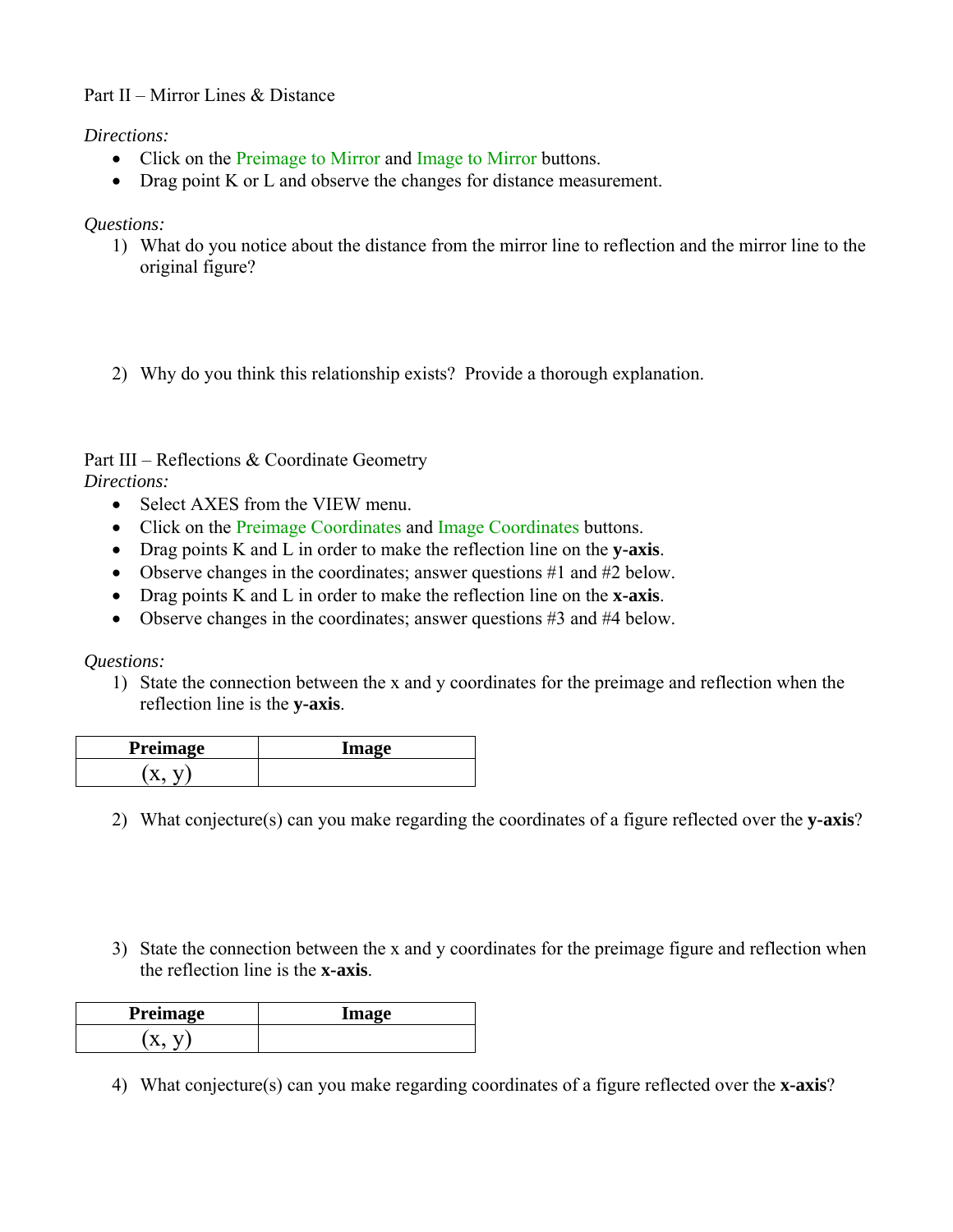### **Activity 2: Exploring Rotations**

Part I – Identifying Rotations *Directions:* 

- Explore the rotation of the given figure about point O. Change the angle of rotation  $(\alpha)$  by clicking and dragging on the slider.
- Click on the Show Rotation button. Note the location of the rotation.
- Hide the rotation and repeat steps 1 and 2. Attempt to "guess" the location of the transformation.

#### *Questions:*

- 1) At what degree measure(s) is the rotated figure identical to the preimage?
- 2) Describe the result of the following combinations:
	- a) A 90° rotation followed by another 90° rotation.
	- b) A 180° rotation followed by another 180° rotation.
	- c) A 270° rotation followed by a 180° rotation.

Part II – Rotations & Coordinate Geometry *Directions:* 

- Select AXES from the VIEW menu.
- Click on the Preimage Coordinates and Image Coordinates buttons.
- Click and drag the slider to make  $m \alpha = 90^{\circ}$
- Observe changes in the coordinates and answer question #1 below.
- Click and drag the slider to make  $m \alpha = 180^{\circ}$
- Observe changes in the coordinates and answer question #2 below.
- Click and drag the slider to make  $m \alpha = 270^{\circ}$
- Observe changes in the coordinates and answer question #3 below.

- 1) What conjecture can you make regarding the coordinates of a figure rotated 90°?
- 2) What conjecture can you make regarding the coordinates of a figure rotated 180°?
- 3) What conjecture can you make regarding the coordinates of a figure rotated 270°?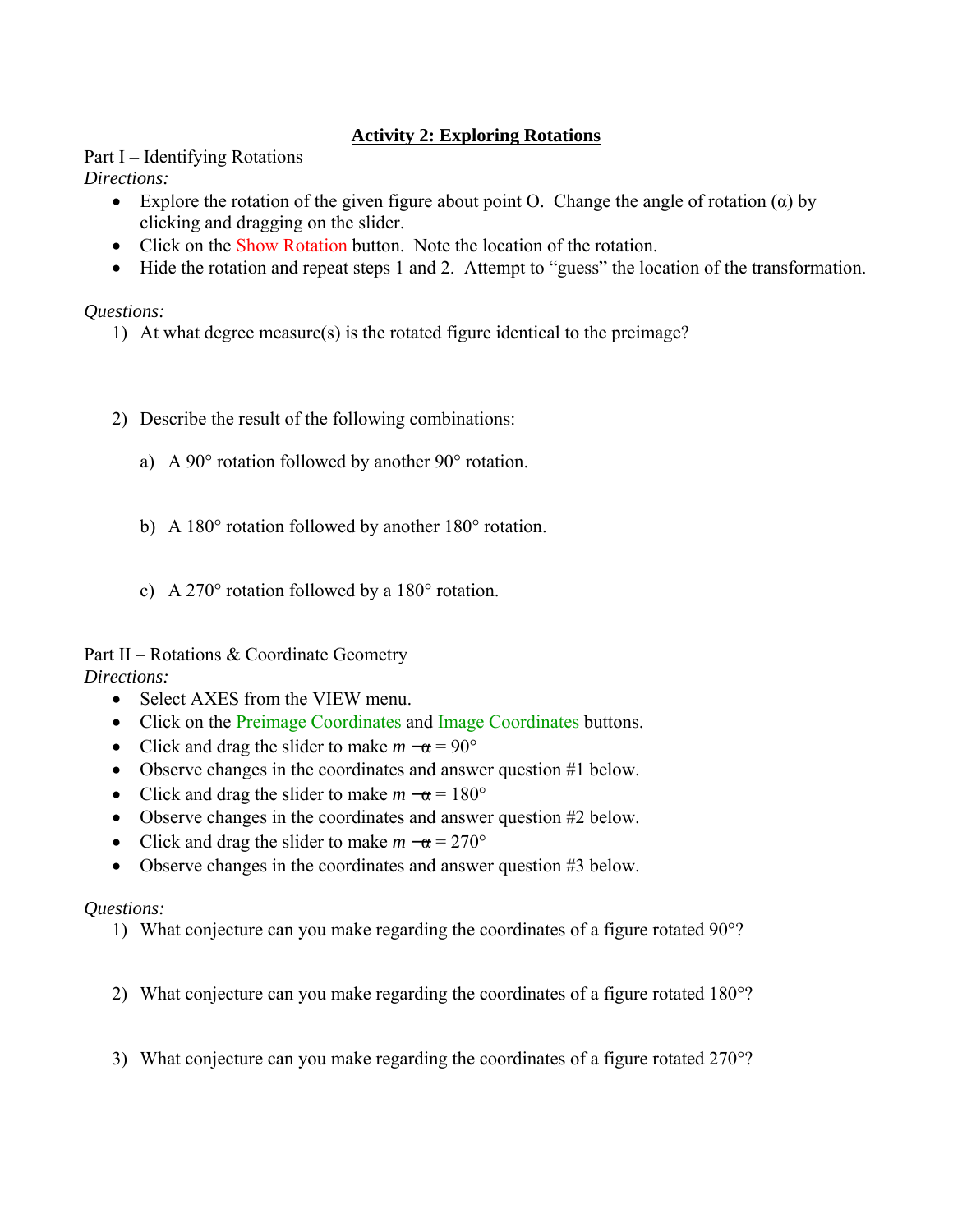### **Activity 3: Exploring Translations**

Part I – Identifying Translations *Directions:* 

- Change the distance of the translation by clicking and dragging point Q.
- Click on the Show Translation button. Note the location of the translation.
- Hide the translation and repeat steps 1 and 2. Attempt to "guess" the location of the transformation.
- Click on the Show Length of Vector and Distance from Preimage to Image button.
- Drag point Q and observe the changes for distance measurement.

*Questions:*

- 1) How does the distance between points P and Q compare to the distance between the points in the preimage and transformation? Explain your observation.
- 2) At what distance is the translated figure identical to the preimage?
- 3) What happens to points P and Q in the case of question #2?

Part II – Translations and Coordinate Geometry *Directions:* 

- Select AXES from the VIEW menu.
- Click on the Coordinates of Preimage and Coordinates of Image buttons.
- Drag point Q to the origin of the coordinate plane.
- Observe changes in the coordinates and answer question #1 below.
- Drag point Q to the coordinate  $(-6, -6)$ .
- Observe changes in the coordinates and answer question #2 below.

- 1) What change do you notice happens to the coordinates of the preimage and the figure translated horizontally?
- 2) What change do you notice happens to the coordinates of the preimage and the figure translated vertically?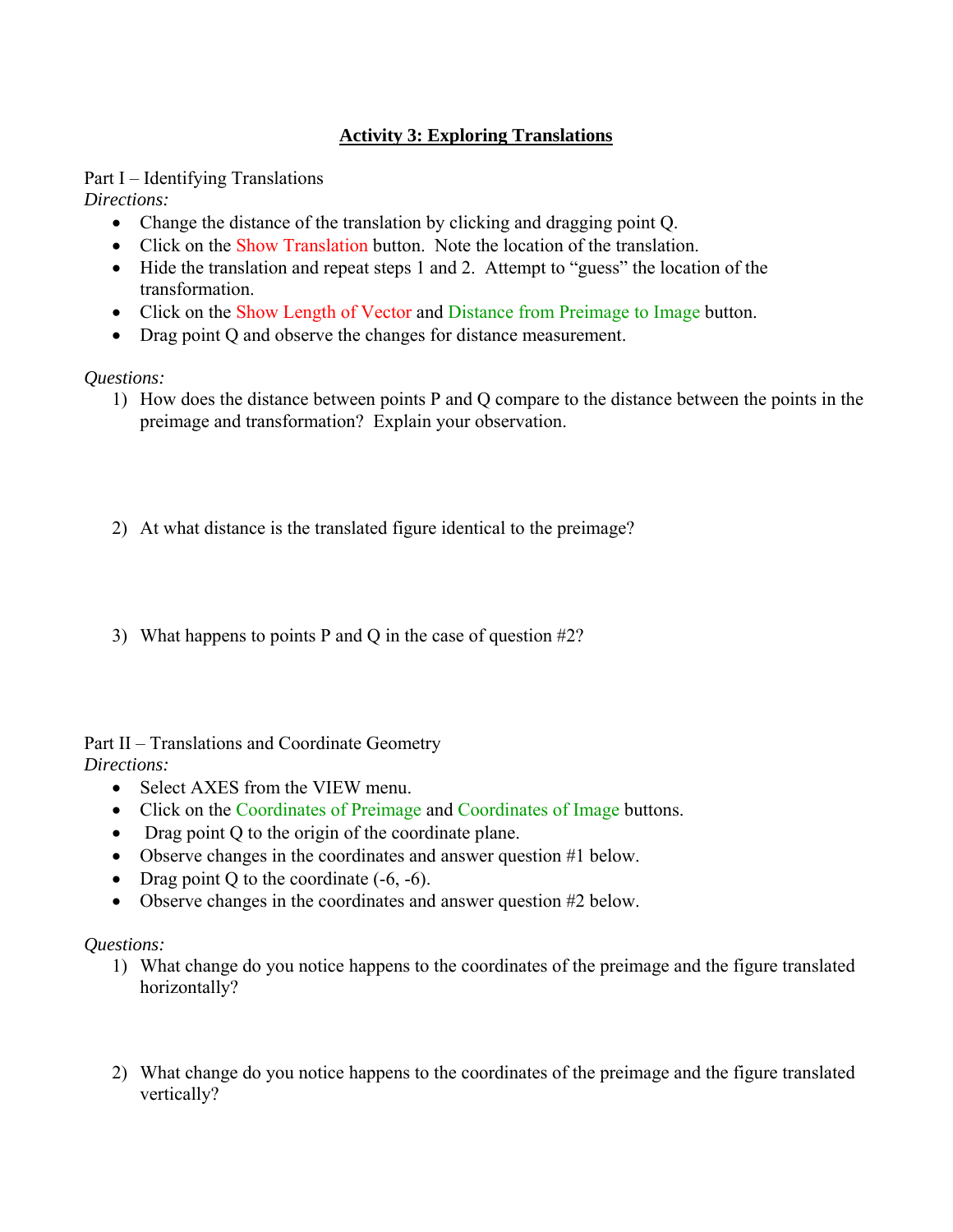### **Activity 4: Exploring Glide-Reflections**

Part I – Identifying Glide-Reflections

*Directions:* 

- Change the distance of vector PQ by clicking and dragging point Q.
- Click on the Show Translation and Show Glide-Reflection buttons. Note the location of the transformation.
- Hide the translation and glide-reflection. Repeat steps 1 and 2; attempt to "guess" the location of the transformation.
- Click on the Show Length of Vector button.
- Also click on Distance Preimage, Distance Translation, and Distance Image buttons.
- Observe the distance measurements.

### *Questions:*

- 1) State the two transformations used to create a glide-reflection.
- 2) What transformation occurs when point P and Q overlap?
- 3) What conjecture can you make regarding the distance between the vertices of the figure and vector PQ?

Part II – Glide-Reflections and Coordinate Geometry *Directions:* 

- Select AXES from the VIEW menu.
- Click on Coordinates Preimage, Coordinates Translation, and Coordinates Image buttons.
- Drag point Q to the origin of the coordinate plane.
- Observe the coordinates.

### *Questions:*

1) What conjecture can you make regarding the coordinates of the three figures?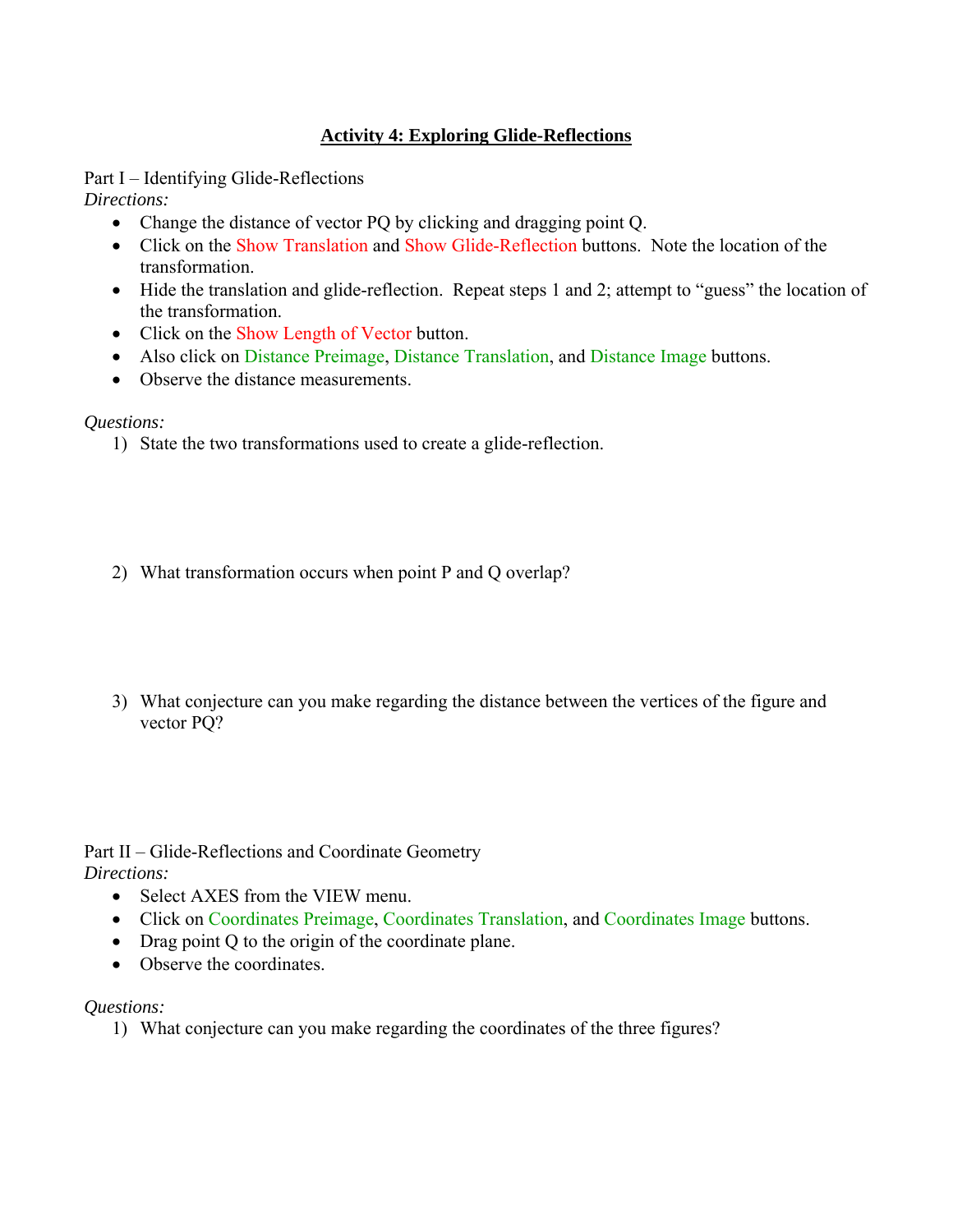### **Activity 5: Exploring Two Reflections with Parallel Lines**

#### *Directions:*

- Before showing the reflections, answer question #1 below.
- Select the Show Reflection #1 and Show Reflection #2 buttons.
- Answer question #2 below.
- Drag point L to change the slope of the parallel lines.
- Answer question #3 below.

### *Questions:*

- 1) What do you believe will be the final product of the two reflections?
- 2) What is the composition of two reflections through parallel lines?
- 3) Do your answers to questions #1 and 2 hold true after changing the slope of the lines? Explain your response.

### **Activity 6: Exploring Three Reflections with Parallel Lines**

### *Directions:*

- Before showing the reflections, answer question #1 below.
- Select the Show Reflection  $#1$  and Show Reflection  $#2$  and Show Reflection  $#3$  buttons.
- Answer question #2 below.
- Drag point L to change the slope of the parallel lines.
- Answer questions #3 and 4 below.

- 1) What do you believe will be the final product of the three reflections?
- 2) What is the composition of three reflections through parallel lines?
- 3) Do your answers to questions #1 and 2 hold true after changing the slope of the lines? Explain your response.
- 4) Make a conjecture about the number of parallel lines and the composition of reflections.